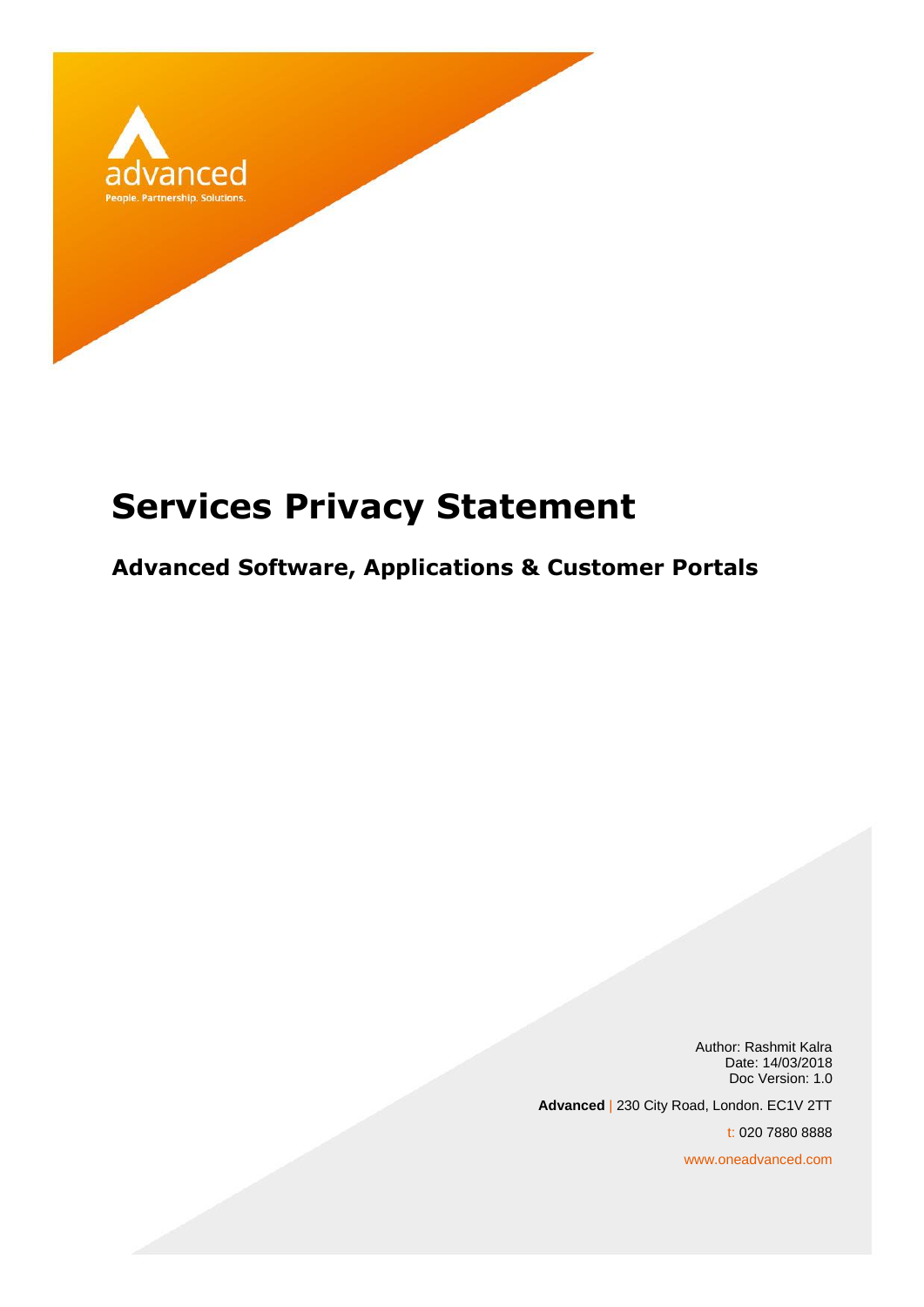

### **Contents** l.

| Scope 5 |  |
|---------|--|
|         |  |
|         |  |
|         |  |
|         |  |
|         |  |
|         |  |
|         |  |
|         |  |
|         |  |
|         |  |
|         |  |
|         |  |
|         |  |
|         |  |
|         |  |
|         |  |
|         |  |
|         |  |
|         |  |
|         |  |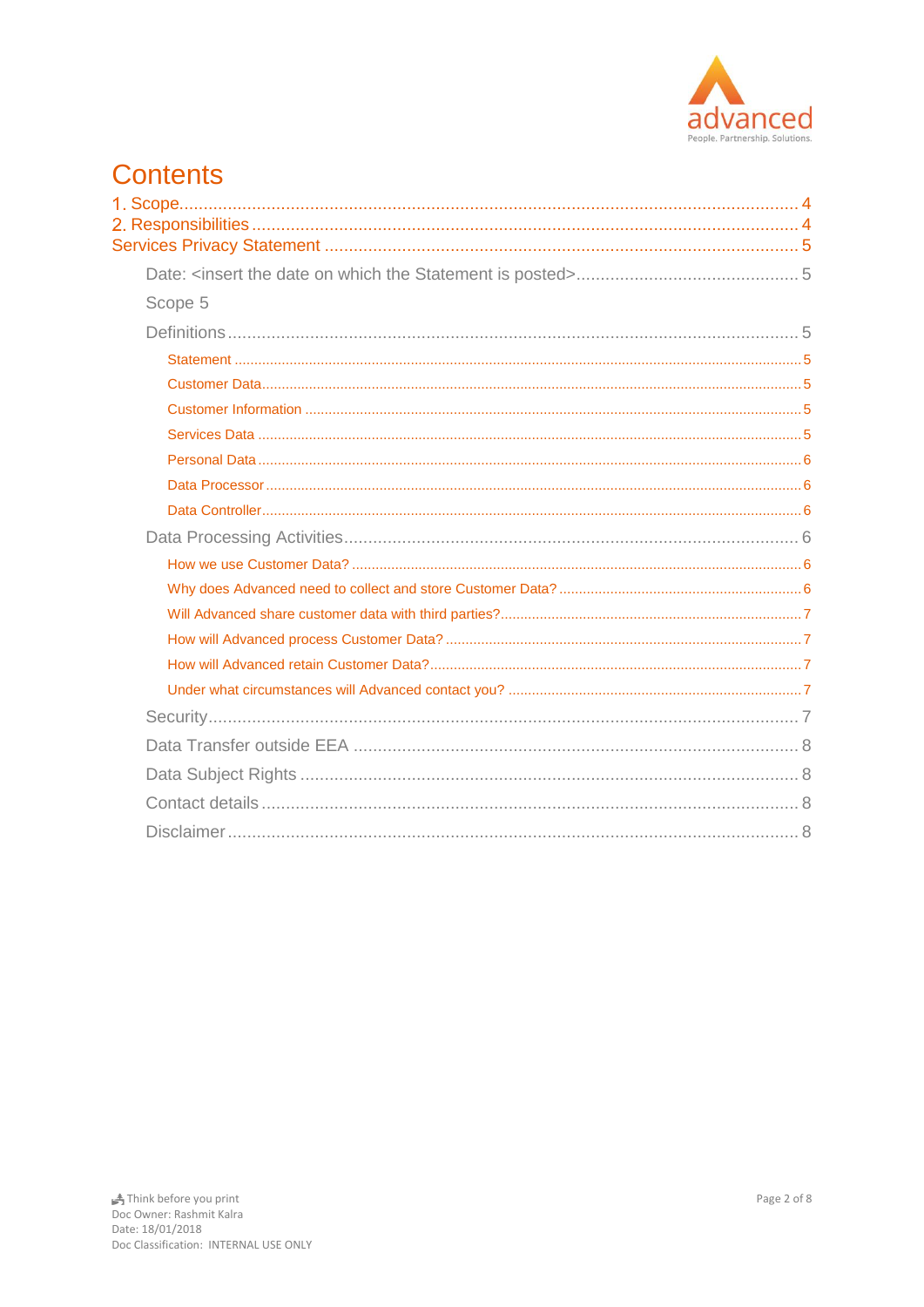

## Document History

#### Version History

| <b>Date</b> | <b>Version</b> | <b>Issued By</b>                           | <b>Changes</b>   |
|-------------|----------------|--------------------------------------------|------------------|
| 14/03/2018  | 1.0            | Rashmit Kalra (Data<br>Protection Officer) | Created document |
|             |                |                                            |                  |
|             |                |                                            |                  |

#### Version Approval

| <b>Version</b> | <b>Name</b>  | <b>Title / Organization</b>    | <b>Approval Record</b> |
|----------------|--------------|--------------------------------|------------------------|
| 1.3            | Olivia Hardy | <b>Commercial Manager</b>      | Email                  |
| 1.3            | Sally Scott  | <b>Chief Marketing Officer</b> | Email                  |
| 1.3            | Jon Wrennall | Chief Technology Officer       | Email                  |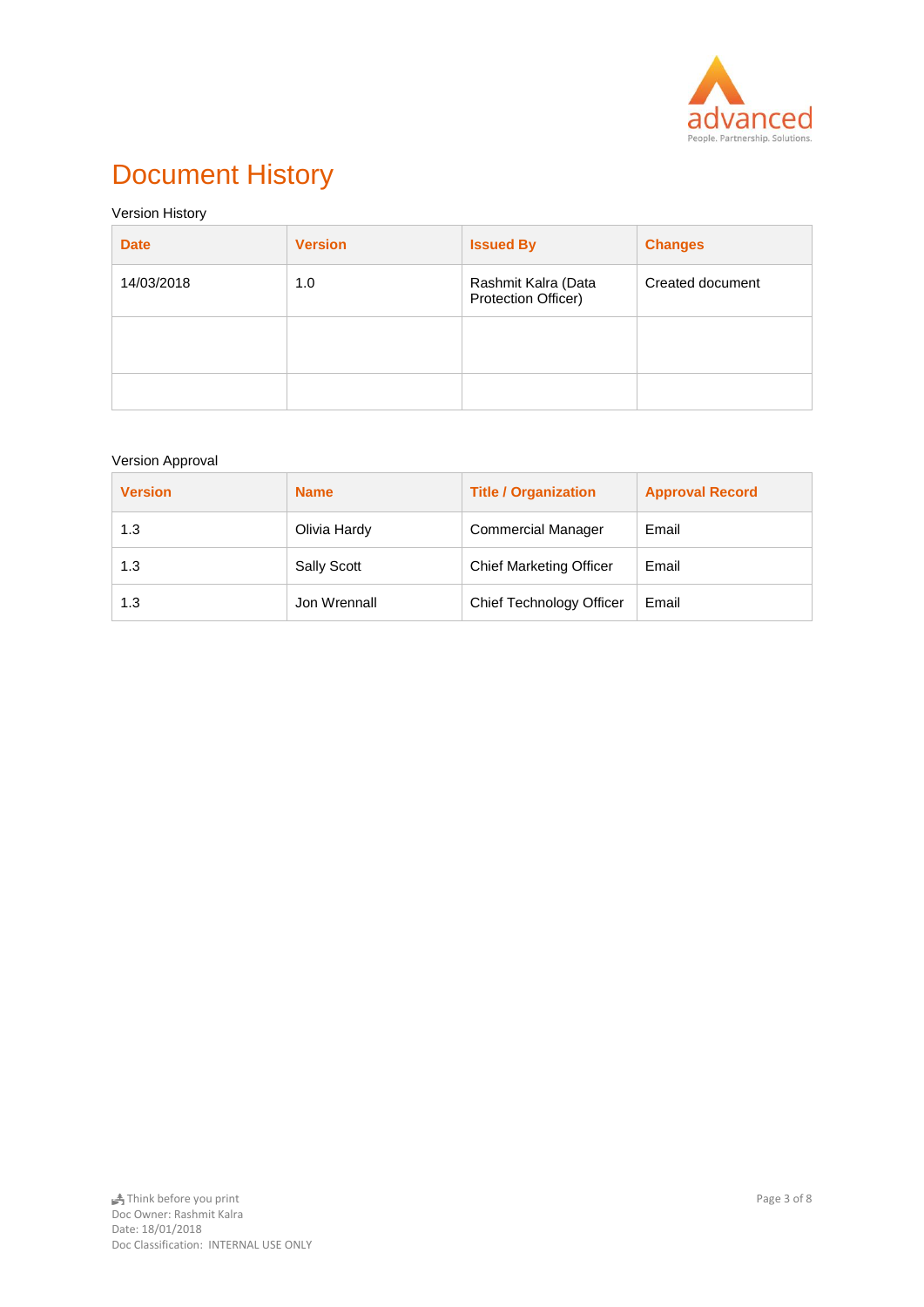

## <span id="page-3-0"></span>1. Scope

This Services Privacy Statement explains how Advanced Computer Software Group Limited ("Advanced") and its subsidiaries collect, use, maintain and retain Customer Data when providing products and services to customers. This Privacy Statement must be published on:

- All applications & software developed and hosted by Advanced ➤
- $\blacktriangleright$ Mobile Apps
- $\blacktriangleright$ Customer portals
- Any other service platform accessible to customers  $\blacktriangleright$

For on premise Advanced products, this Statement may be published if deemed necessary by the Product Manager based on the extent to which Advanced will have access to any customer data in such cases. Product Managers may liaise with Data Protection Officer if they are not sure or need confirmation.

## <span id="page-3-1"></span>2. Responsibilities

- $\geq$ The Data Protection Officer is responsible for ensuring that this notice is made available to customers prior to Advanced collecting/processing the customer data.
- $\blacktriangleright$ All product managers and developers of Advanced who develop and maintain applications and portals are responsible for ensuring that this notice is published.

*The Services Privacy Statement (to be published on Advanced software, applications and portals) begins from the next page.*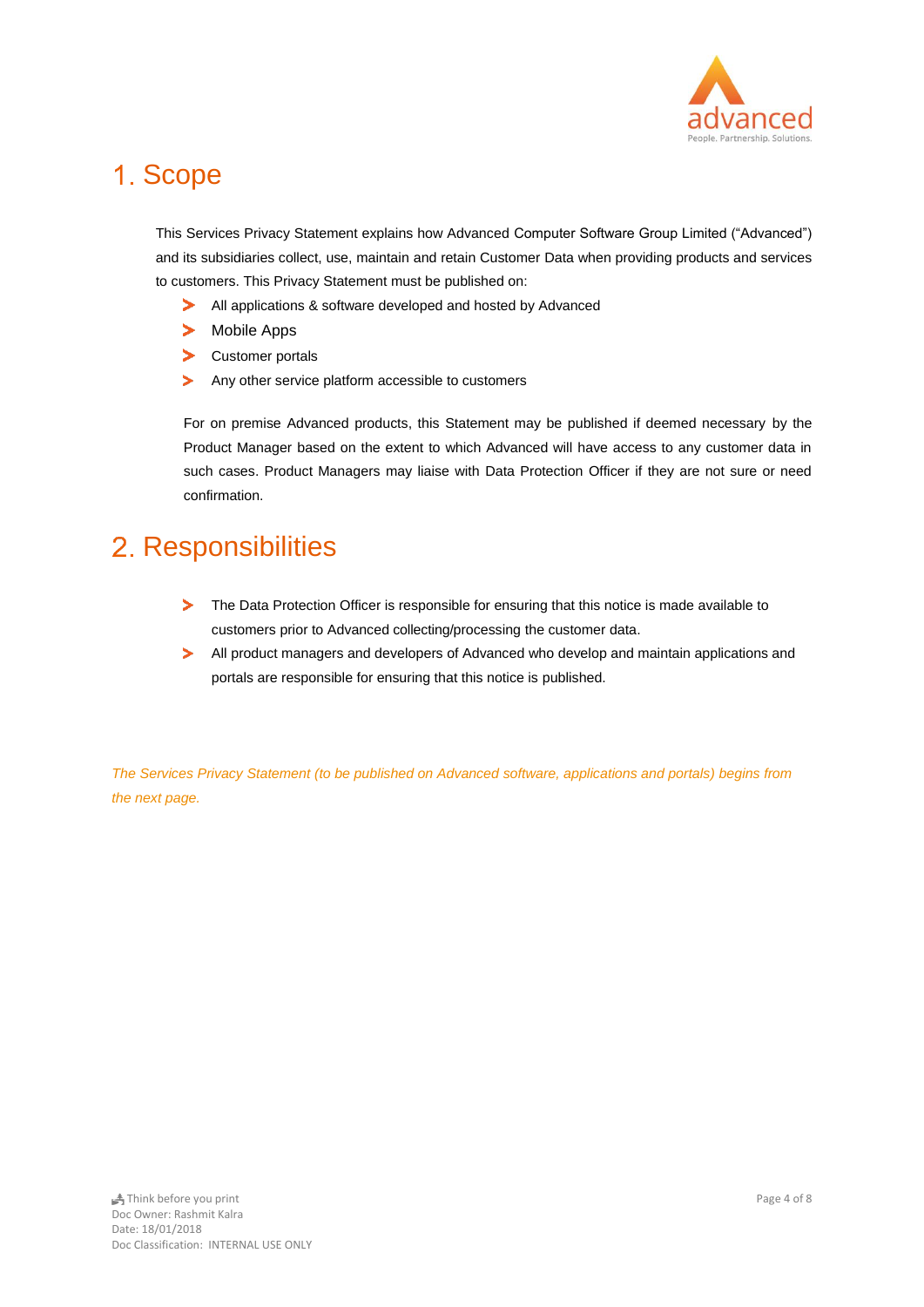

## <span id="page-4-0"></span>Services Privacy Statement

### <span id="page-4-1"></span>Date: <insert the date on which the Statement is posted>

#### <span id="page-4-2"></span>Scope

This Statement applies to Customer Data only.

Any references to 'we', 'us' or 'our' in this Statement refer to Advanced and its subsidiaries.

Any references to 'you' or 'your' refers to the customer for which Advanced processes Customer Data.

### <span id="page-4-3"></span>**Definitions**

#### <span id="page-4-4"></span>**Statement**

Statement means Services Privacy Statement. In this Statement, we explain how we collect, store, use, maintain and retain Customer Data.

As a Data Processor, we will process all Customer Data strictly on behalf of our customers in accordance with our contractual agreements with them and/or as required or permitted by law.

#### <span id="page-4-5"></span>**Customer Data**

Customer Data means Personal Data which our customers and/or their end-users input or upload into the customer portals or services provided to them by Advanced. This does not include Customer Information collected directly by Advanced for business activities such as sales and marketing.

Advanced is the Data Processor in relation to Customer Data.

#### <span id="page-4-6"></span>**Customer Information**

Customer Information means Personal Data we collect from visitors to our websites, data we collect about our customers or prospective customers, vendors, service providers, professional advisers, consultants and other third parties in the course of doing business.

Advanced is the Data Controller in relation to Customer Information.

#### <span id="page-4-7"></span>**Services Data**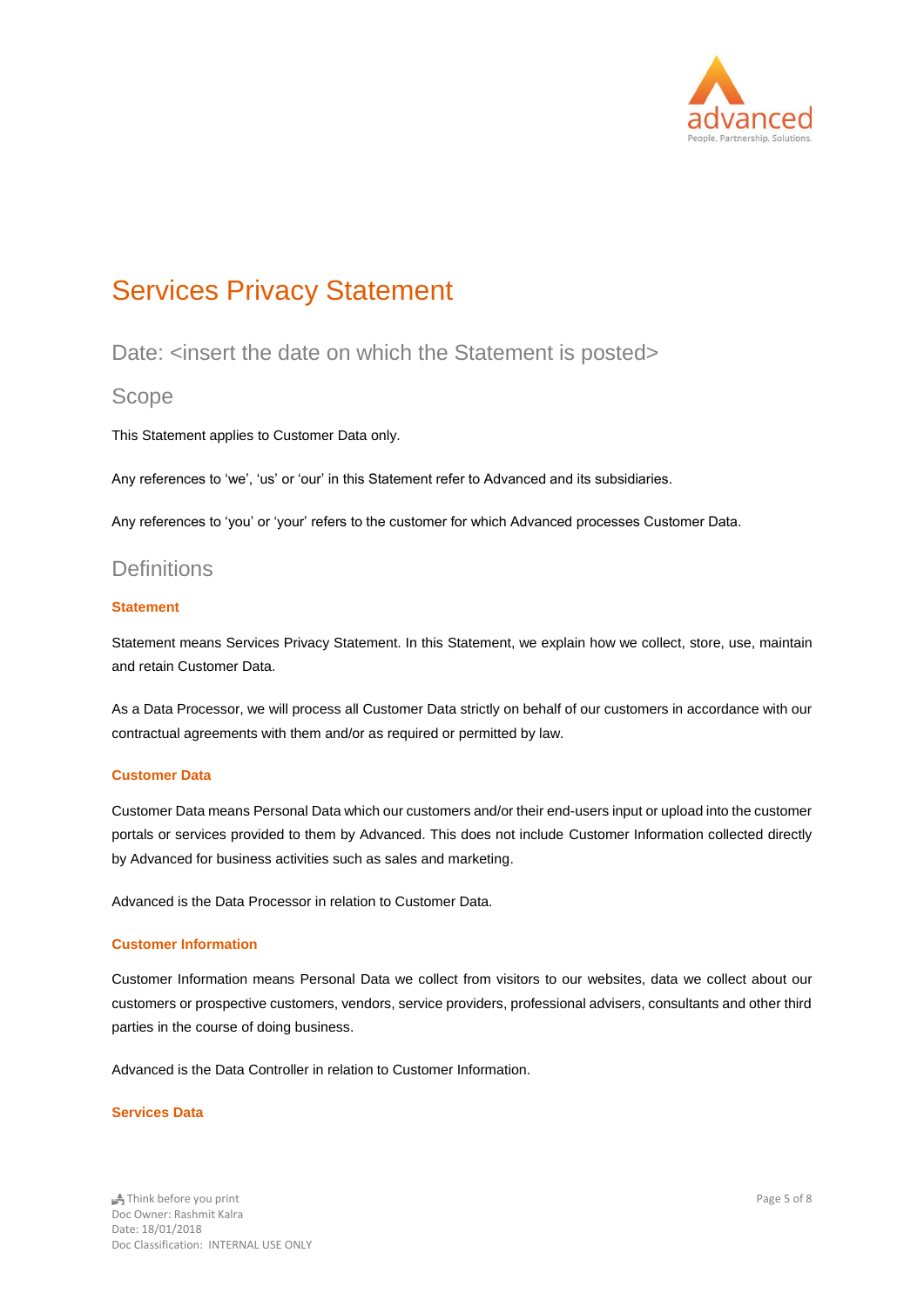

Services Data means the data that resides on Advanced, customer or third party systems to which Advanced is provided access to perform services, including cloud environments, test environment, development and production environments, in order to perform any of the services, including but not limited to:

- 1. Consultancy & Training
- 2. Professional services
- 3. Support services
- 4. Hosting
- 5. IT and Administrative operations
- 6. Technical Services
- 7. Managed Services

Advanced is the Data Processor in relation to Services Data and treats it in accordance with the terms of the contractual agreement with you.

#### <span id="page-5-0"></span>**Personal Data**

Under the EU's General Data Protection Regulation (GDPR) personal data is defined as:

*"any information relating to an identified or identifiable natural person ('data subject'); an identifiable natural person is one who can be identified, directly or indirectly, in particular by reference to an identifier such as a name, an identification number, location data, an online identifier or to one or more factors specific to the physical, physiological, genetic, mental, economic, cultural or social identity of that natural person".*

#### <span id="page-5-1"></span>**Data Processor**

Under the EU's General Data Protection Regulation (GDPR) a processor is defined as a natural or legal person, public authority, agency or other body which processes personal data on behalf of the controller;

#### <span id="page-5-2"></span>**Data Controller**

Under the EU's General Data Protection Regulation (GDPR) a controller is defined as a natural or legal person, public authority, agency or other body which, alone or jointly with others, determines the purposes and means of the processing of personal data; "

### <span id="page-5-3"></span>Data Processing Activities

#### <span id="page-5-4"></span>**How do we use Customer Data?**

Customer Data may be processed by us as a result of customer's use of the services when our customers or their end-users input to upload information into the relevant service (platform/portal/environment). For example, customers who use any of our products or services may upload Customer Data about themselves or their employees to the customer support portal for the purpose of providing support services.

#### <span id="page-5-5"></span>**Why does Advanced need to collect and store Customer Data?**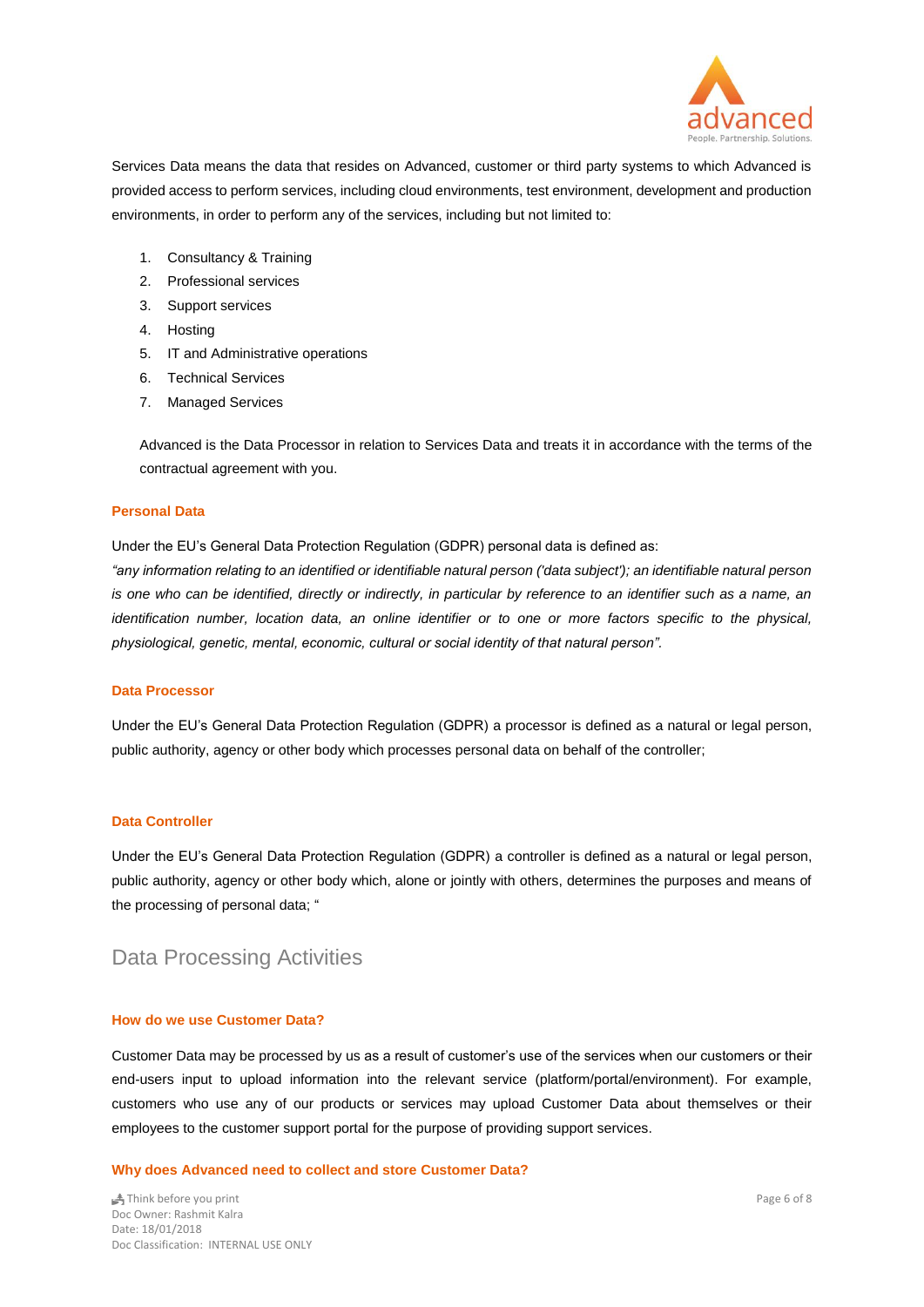

Advanced needs to collect and store Customer Data which will be limited to the following purposes:

- To provide and deliver the services;
- To prevent or to address any service or technical problems;
- To respond to a customer's request or instructions, or to provide customer service or support;
- For any other purpose as provided for in the agreement between us and the customer, or as otherwise authorised by the customer;
- In accordance with or as may be required by law.

#### <span id="page-6-0"></span>**Will Advanced share Customer Data with third parties?**

We do not sell Customer Data to any third-parties unless otherwise agreed through a contractual agreement and/or software license or agreement.

We may share Customer Data with third-parties in the following instances:

- Within Advanced and its subsidiaries in accordance with this Statement;
- Trusted agents, consultants and service providers to perform business related functions;

#### <span id="page-6-1"></span>**How will Advanced process Customer Data?**

Advanced will process (collect, store, use, maintain and retain) Customer Data that you provide in a manner compatible with the EU's General Data Protection Regulation (GDPR) and other applicable legislation. We will endeavour to keep your information accurate and up to date, and not keep it for longer than is necessary.

#### <span id="page-6-2"></span>**How will Advanced retain Customer Data?**

Advanced will retain Customer Data in accordance with the contractual agreement with you. In addition, Advanced is required to retain information in accordance with the law, such as information needed for income tax and audit purposes. How long certain kinds of Customer Data should be kept may also be governed by specific businesssector requirements and agreed practices. Customer Data may be held in addition to these periods depending on individual business needs.

Under any circumstances, Advanced will not keep Customer Data longer than required for any of the purposes specified above.

#### <span id="page-6-3"></span>**Under what circumstances will Advanced contact you?**

We will contact you in order to perform the services or in relation to the products and services provided to you. The means of our communication will be compliant with the terms of the contractual agreement with you.

### <span id="page-6-4"></span>**Security**

We deploy and maintain appropriate security measures across all our services in order to protect Customer Data from unauthorised disclosure, loss or destruction. However, we expect our customers and their end users to access the services within a secure environment and notify us of any misuse or loss of integrity. If you believe that your password has been misused or compromised, please change it immediately and notify us as soon as possible.